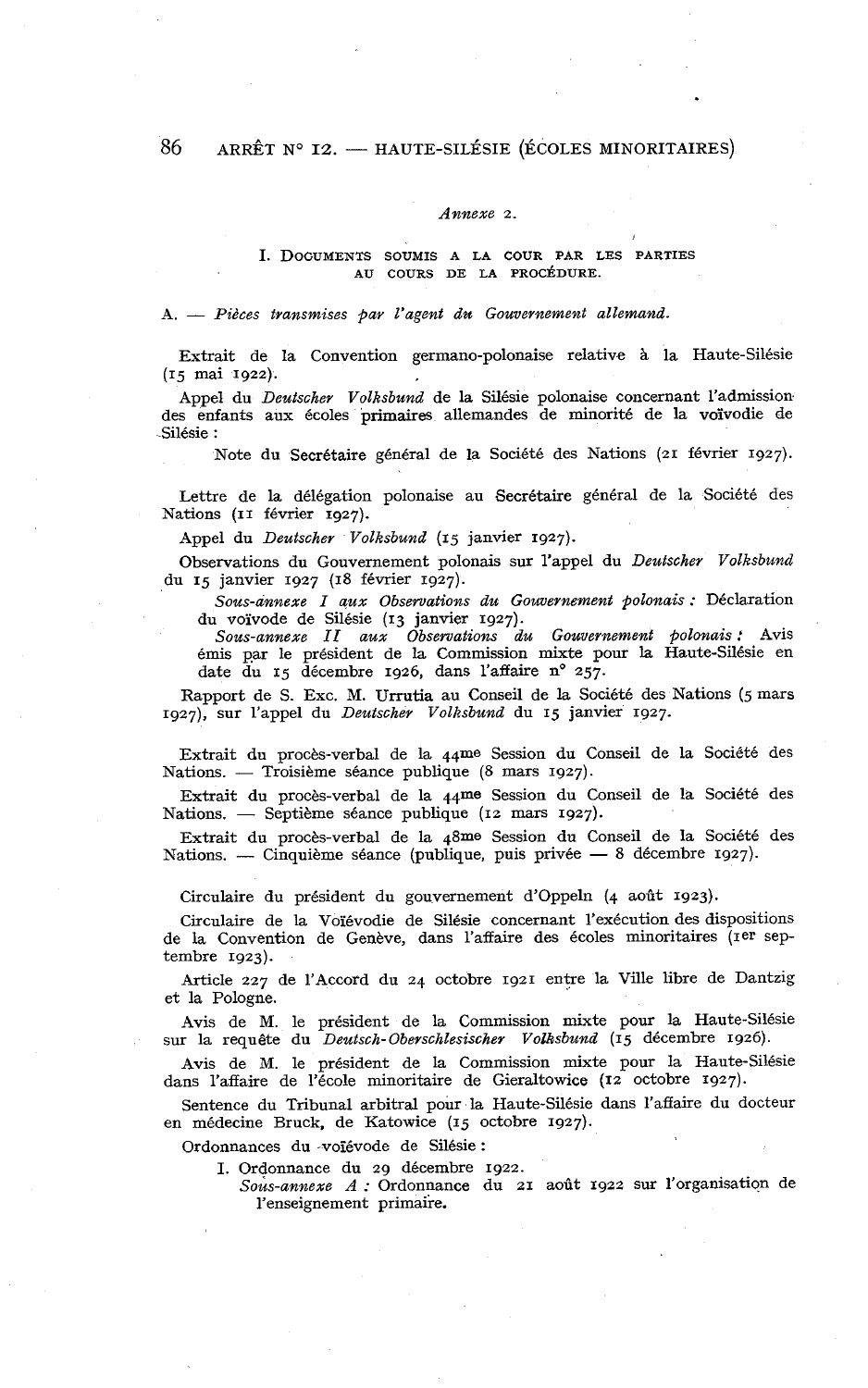#### *Annex* 2.

### **1.** DOCUMENTS SUBMITTED TO THE COURT BY THE PARTIES DURING THE PROCEEDINGS.

*A.-Documents transmitted by the Agent for the German Government.* 

Extract from the German-Polish Convention concerning Upper Silesia (May 15th, 1922).

Appeal by the *Deutscher Volksbund* of Polish Silesia concerning the admission of children to German minority elementary schools in the Voïvodeship of Silesia :

Note by the Secretary-General of the League of Nations (February 21st, 1927).

Letter of the Polish delegation to the Secretary-General of the League of Nations (February 11th, 1927).

Appeal of the *Deutscher Volksbund* (January 15th, 1927).

Observations of the Polish Government on the appeal of the *Deutscher Volksbund* of January 15th. 1927 (February 18th, 1927).

*Sub-annex I to the Observations of the Polish Government* : Declaration by the Voïvode of Silesia (January 13th. 1927).

*Sub-annex II to the Observations of the Polish Government* : Opinion given by the President of the Mixed Commission for Upper Silesia, dated December 15th, 1926, in Case No. 257.

Report by H.E. M. Urrutia to the Council of the League of Nations (March 5th, 1927), on the appeal of the *Deutscher Volksbund* of January 15th, 1927.

Extract from the minutes of the 44th Session of the Council of the League of Nations.-Third public sitting (March 8th, 1927).

Extract from the minutes of the 44th Session of the Council of the League of Nations.-Seventh public sitting (March 12th, 1927).

Extract from the minutes of the 48th Session of the Council of the League of Nations.-Fifth sitting (public and suhsequently private-December 8th, 1927).

Circular of the President of the Government of Oppeln (August 4th, 1923).

Circular of the Voïvodeship of Silesia concerning the execution of the provisions of the Geneva Convention in the matter of minority schools  $(September$   $1st$ ,  $1923)$ .

Article 227 of the Agreement of October 24th. 1921, between the Free City of Danzig and Poland.

Opinion of the President of the Mixed Commission for Upper Silesia on the application of the *Deutsch-Oberschlesischer Volksbund* (December 15th, 1926).

Opinion of the President of the Mixed Commission for Upper Silesia in the matter of the minority school at Gieraltowice (October  $r_2$ th, 1927).

Award of the Upper Silesian Arbitral Tribunal in the case of the doctor of medicine Bruck of Katowice (October 15th. 1927).

Decrees of the Voïvode of Silesia :

- **1.** Decree of December zgth, 1922.
- *Sub-annex A* : Decree of August 21st, 1922, regarding the organization of elementary education.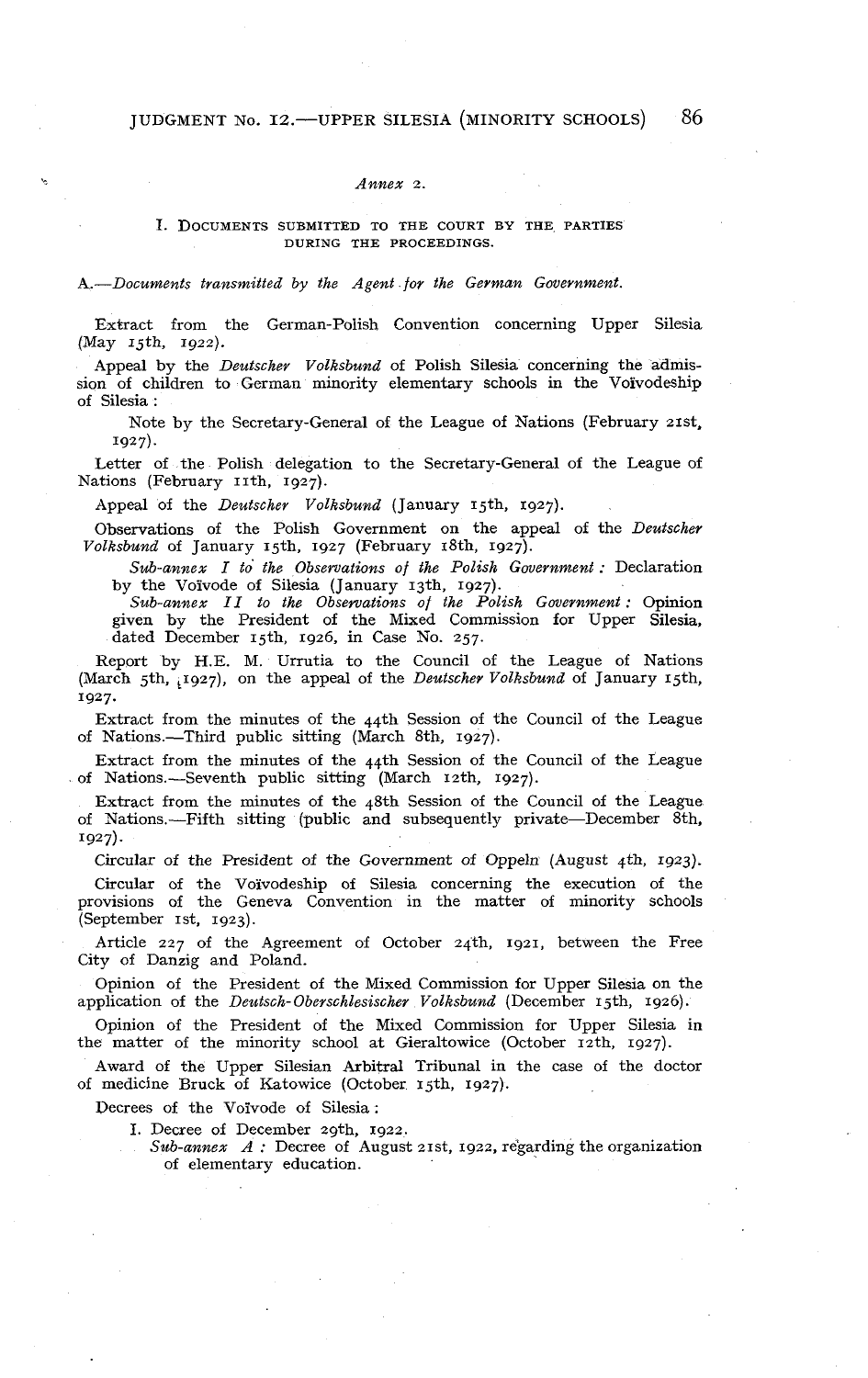# ARRÊT N° 12. - HAUTE-SILÉSIE (ÉCOLES MINORITAIRES)<br>Sous-annexe B : Ordonnance du 21 août 1922 concernant la mise à

exécution de l'alinéa 2 de l'article 114 de la Convention germanopolonaise.

II. Ordonnance du 26 juin 1924.

Avis de M. le président de la Commission mixte pour la Haute-Silésie sur la requête de MM. Jung et consorts (3 janvier 1924).

Extraits des procès-verbaux de la onzième Commission, à Genève :

| I. Première séance (14 février 1922). |               |      |                    |    |  |
|---------------------------------------|---------------|------|--------------------|----|--|
| II. Deuxième                          | $\mathbf{D}$  | (15  |                    |    |  |
| III. Septième                         | $\mathcal{Y}$ | (22) | D.                 | y) |  |
| IV. Onzième                           | y,            |      | $(3 \text{ mars})$ | )) |  |

Extraits de la Convention entre la Pologne et la Ville libre de Dantzig, g novembre 1920 (chapitre V, article 33).

Extrait de la Convention entre l'Allemagne et la Pologne relative à la Haute-Silésie, 15 mai 1922 (article 73).

Avis de M. le président de la Commission mixte pour la Haute-Silésie concernant la suspension de l'enseignement à l'école minoritaire de Wilcza-Gorna (20 décembre 1925).

Avis de M. le président de la Commission mixte pour la Haute-Silésie relativement aux agissements du commandant de la police locale et du bailli et maire de Brzezie (2 décembre 1927).

Avis de M. le président de la Commission mixte pour la Haute-Silésie relativement aux locaux de l'école minoritaire de Brzezinka (14 décembre 1927).

#### $B. -$  Pièces transmises par l'agent du Gouvernement polonais.

Extrait de la Convention germano-polonaise du 15 mai 1922, relative à la Hapte-Silésie ; articles se rapportant à la protection des minorités.

Procès-verbaux dressés par la police polonaise en Haute-Silésie.

Procès-verbaux des examens de langue allemande tenus par M. Maurer, expert pédagogique neutre, dans les localités de Wielkie Piekary, le Ier juin 1927.

Procès-verbaux des examens de langue allemande tenus par M. Maurer, expert pédagogique neutre, dans les localités de Chalowice, le 10 juin 1927.

Extrait du procès-verbal de la Igme Session du Conseil de la Société des Nations (7me séance, 20 juillet 1922).

Extrait du procès-verbal de la 18me Session du Conseil de la Société des Nations (gme séance, 16 mai 1922).

Avis du président de la Commission mixte, en date du 30 juin 1924, modifiant l'Avis du 3 janvier dans l'affaire Auguste Jung et consorts (textes polonais, français et allemand).

Lettre adressée en date du 30 juillet 1926 par le président de la Commission mixte à l'agent du Gouvernement polonais.

#### II. ACTES OFFICIELS CONSULTÉS PAR LA COUR.

Traité du 28 juin 1919 entre les Principales Puissances alliées et associées et la Pologne (Traité des Minorités).

Extraits de la Convention polono-tchécoslovaque du 29 novembre 1920.

Décision de la Conférence des Ambassadeurs du 20 octobre 1921.

Accord du 24 octobre 1921 entre la Ville libre de Dantzig, relatif aux questions scolaires (article 227, texte allemand, avec annexe).

87.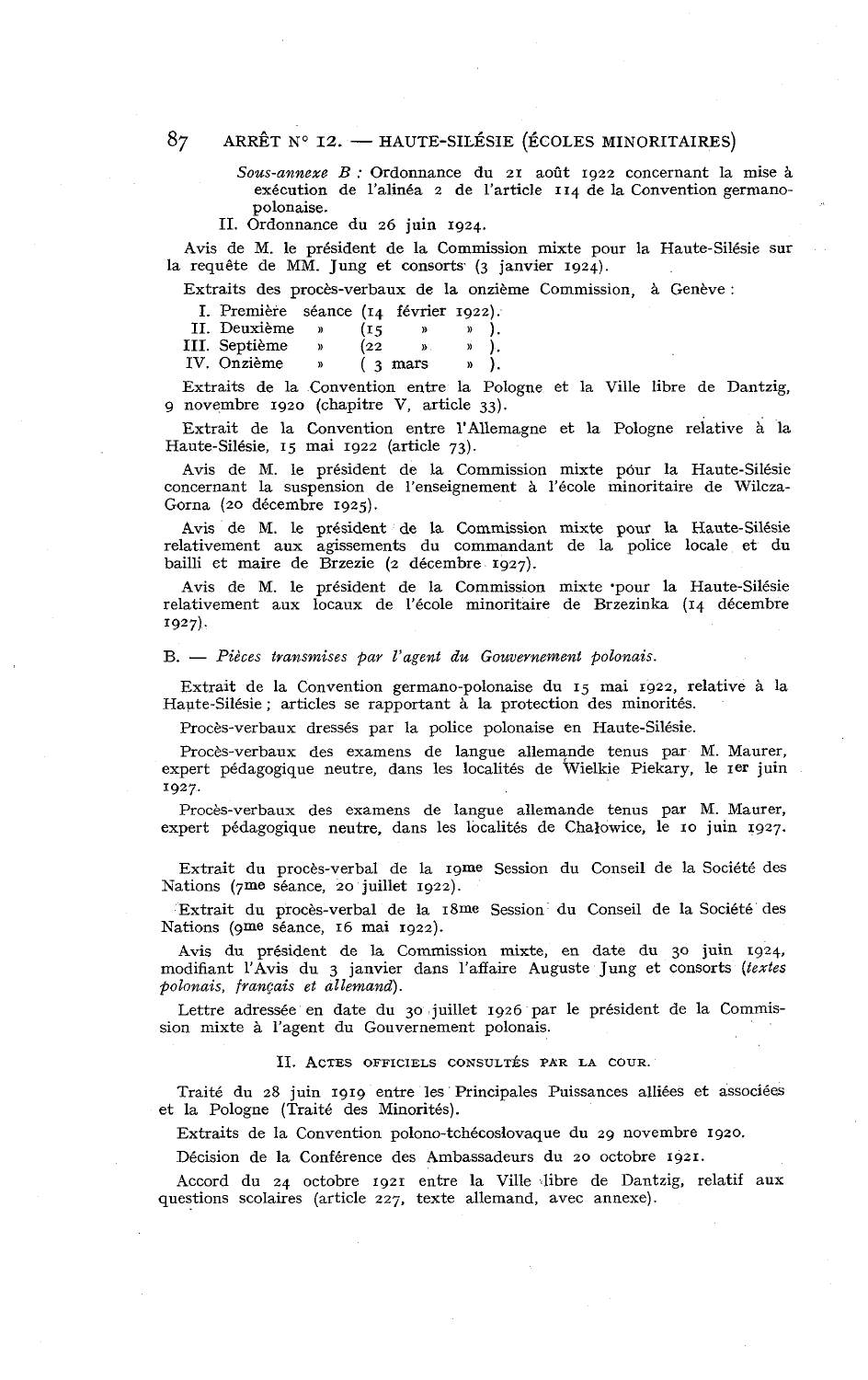JUDGMENT No. 12.—UPPER SILESIA (MINORITY SCHOOLS) 87<br>Sub-annex B: Decree of August 21st, 1922, concerning the carrying out of paragraph 2 of Article **r** 14 of the. German-Polish Convention.

II. Decree of June 26th, 1924.

Opinion by the President of the Mixed Commission for Upper Silesia on the application of Messrs. Jung and others (January 3rd, 1924).

Extracts from the minutes of the Eleventh Committee at Geneva :

| L. First     | sitting (February 14th, 1922). |  |                |  |  |
|--------------|--------------------------------|--|----------------|--|--|
| II. Second   | $\cdots$                       |  | ,, 15th, ,, ). |  |  |
| III. Seventh | $\cdots$                       |  | 22nd, , , .    |  |  |

IV. Eleventh ... (March 3rd, 1922).

Extracts from the Convention between Poland and the Free City of Danzig, November gth, 1920 (Chapter V, Article 33).

Extract from the Convention between Germany and Poland concerning Upper Silesia, May 15th, 1922 (Article 73).

Opinion by the President of the Mixed Commission for Upper Silesia concerning the closing of the minority school at Wilcza-Gorna (December 20th. 1925).

Opinion of the President of the Mixed Commission for Upper Silesia concerning the action of the Commandant of the local police and of the bailiff and mayor of Brzezie (December 2nd, 1927).

Opinion of the President of the Mixed Commission for Upper Silesia concerning the premises of the minority school at Rrzezinka (December 14th. 1927).

#### *B.-Docztnzents transnzitted by the Agent for the Polish Government.*

Extract from the German-Polish Convention of May 15th, 1922, concerning Upper Silesia ; articles relating to the protection of minorities.

Summonses issued by the Polish police in Upper Silesia.

Records of the examinations in the German language held by M. Maurer, the neutral educational expert, in the neighbourhood of Wielkie Piekary,  $June$   $15t$ ,  $1927$ .

Records of the examinations in the German language held by M. Maurer, the neutral educational expert, in the neighbourhood of Chwalowice, June roth, 1927.

Extract from the minutes of the 19th Session of the Council of the League of Nations (seventh sitting, July zoth, 1922).

Extract from the minutes of the 18th Session of the Council of the League of Nations (ninth sitting, May 16th, 1922).

Opinion by the President of the Mixed Commission, dated June 30th. 1924, , amending his Opinion of January 3rd in the case of Auguste Jung and others *(Polish, French and German texts).* 

Letter sent on July 3oth, 1926, by the President of the Mixed Commission to the Agent for the Polish Government.

#### II. OFFICIAL INSTRUMENTS CONSULTED BY THE COURT.

Treaty of June 28th, 1919, between the Principal Allied and Associated Powers and Poland (Treaty of Minorities).

Extracts from the Polish-Czechoslovak Convention of November zgth, 1920.

Decision of the Conference of Ambassadors of October zoth, 1921.

Agreement of October 24th, 1921, between the Free City of 'Danzig and Poland concerning school questions (Article 227, German text, with annex).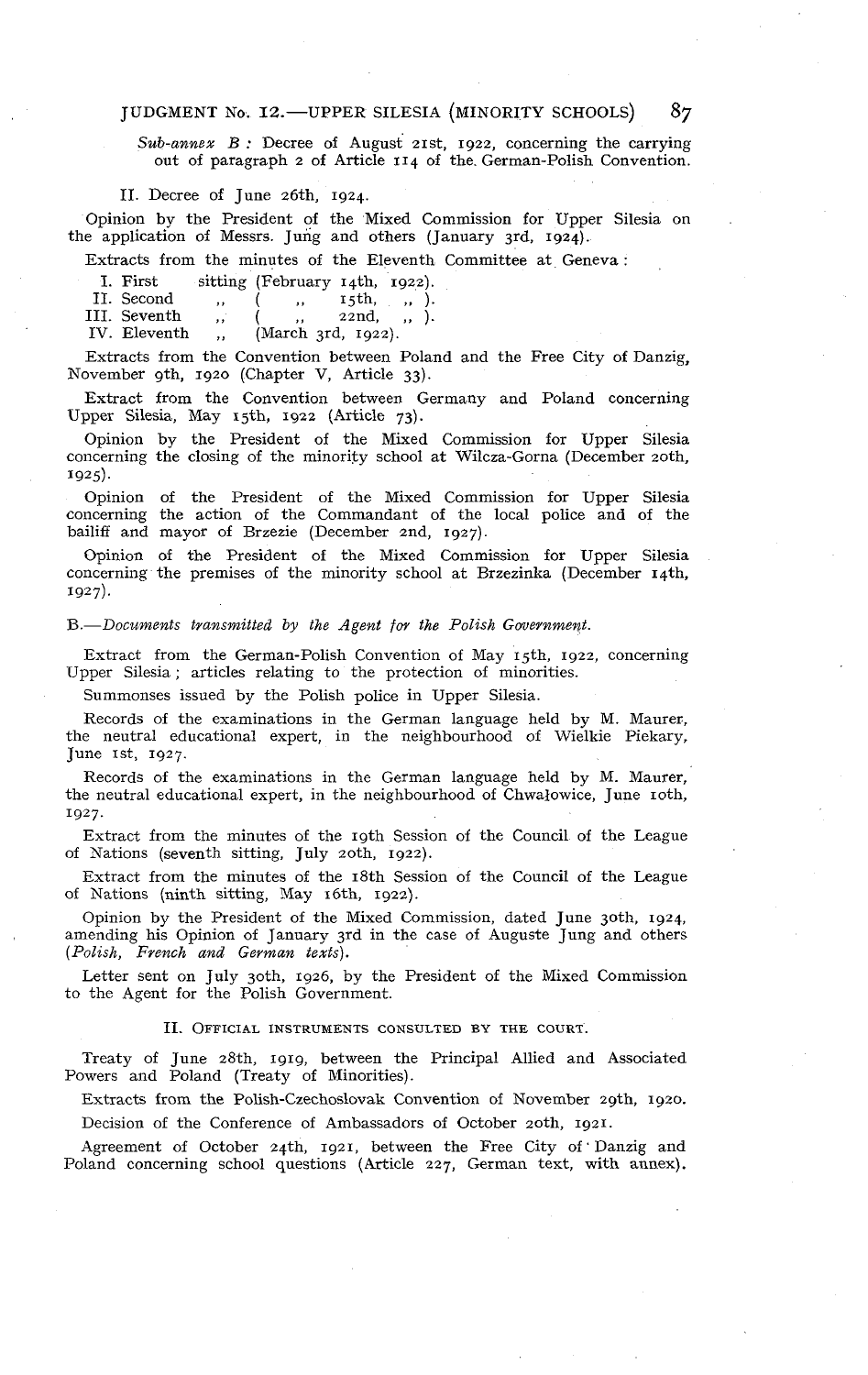#### ARRÊT N° I2. - HAUTE-SILÉSIE (ÉCOLES MINORITAIRES) 88

Résolution du Conseil de la Société des Nations et mémorandum du Secrétaire général, datés du 16. mai 1922.

Procès-verbal de la Igme Session du Conseil de la Société des Nations. -Septième séance (20 juillet 1922).

Rapport présenté par M. da Gama, en date du 22 juillet 1922, au Conseil de la Société des Nations.

Extraits des procès-verbaux de la 4gme Session du Conseil de la Société des Nations. - Quatrième séance (7 mars 1928).